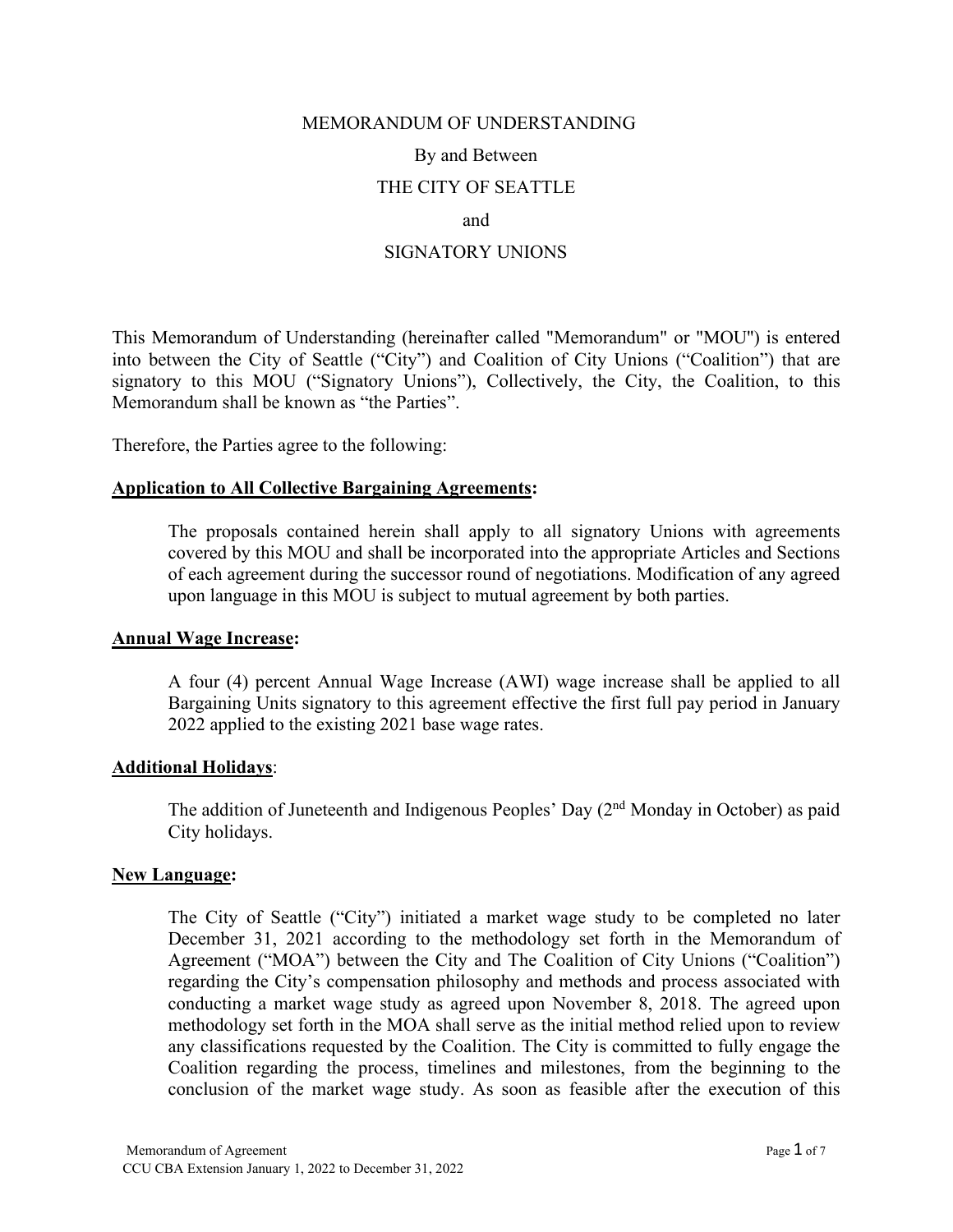Agreement, the Parties agree to convene a City-wide Labor-Management Committee for the express purpose of reviewing, expanding, and improving the data secured from phase one of the Market Wage Study completed in 2021 pursuant to the terms of the prior CBA. The parties shall work in collaboration and with the goal of reaching consensus on identifying appropriate classification comparables for the job titles covered by this Agreement on or before August 31, 2022. If consensus is not reached on appropriate classification comparables for all job titles covered by this Agreement by August 31, 2022, the parties agree to proceed to the Methodology Subcommittee, in accordance with the parties MOU agreed upon November 8, 2018 regarding the job titles on which there is no consensus.

Methodology Subcommittee:

The Subcommittee will consist of three members:

- Labor representative (determined by the CCU)
- A Labor Relations representative (determined by the City)
- An official from Public Employment Relations Commission (PERC) or Federal Mediation and Conciliation Service (FMCS)

Each party shall present their argument to the Subcommittee and may submit their arguments in writing for consideration. The Subcommittee shall submit their finding and a written recommendation to the City and the CCU

Any adjustments to wages that may be bargained as a result of the study shall be effective no earlier than January 1, 2019.

As soon as feasible after the execution of this Agreement, the Parties shall mutually agree to a PERC or FMCS Mediator. If the Parties are unable to reach an agreement on a mediator, a list of eleven (11) qualified mediators from PERC and FMCS shall be randomly generated, and the Parties shall each alternately strike one until a single mediator is remaining. The order of strikes shall be determined by the flip of a coin. The mediator shall be contacted for their availability in the month of September 2022. In August of 2022 the Parties shall engage with the mediator to schedule the appropriate number of sessions to address the outstanding issues associated and in accordance with the November 8, 2018 MOU.

## **Taskforce Classification/Compensation:**

As soon as feasible after the execution of this Agreement, the Parties agree to convene a Labor-Management Taskforce comprised of no more than ten (10) people, four (4) from the Union and four (4) from the City. The Labor-Management Taskforce members shall include Coalition Union representatives, Labor Relations negotiator, and subject matter experts. The Taskforce will limit its work to the express purpose of analyzing the City's internal Classification/Compensation, minimum qualifications, and other Human Resources processes as mutually agreed upon by the Parties. The Taskforce shall have two Co-Chairs, one from the Coalition of Unions and one from Seattle Human Resources. City Co-Chair for the Taskforce shall be the Director of Seattle Human Resources (or designee).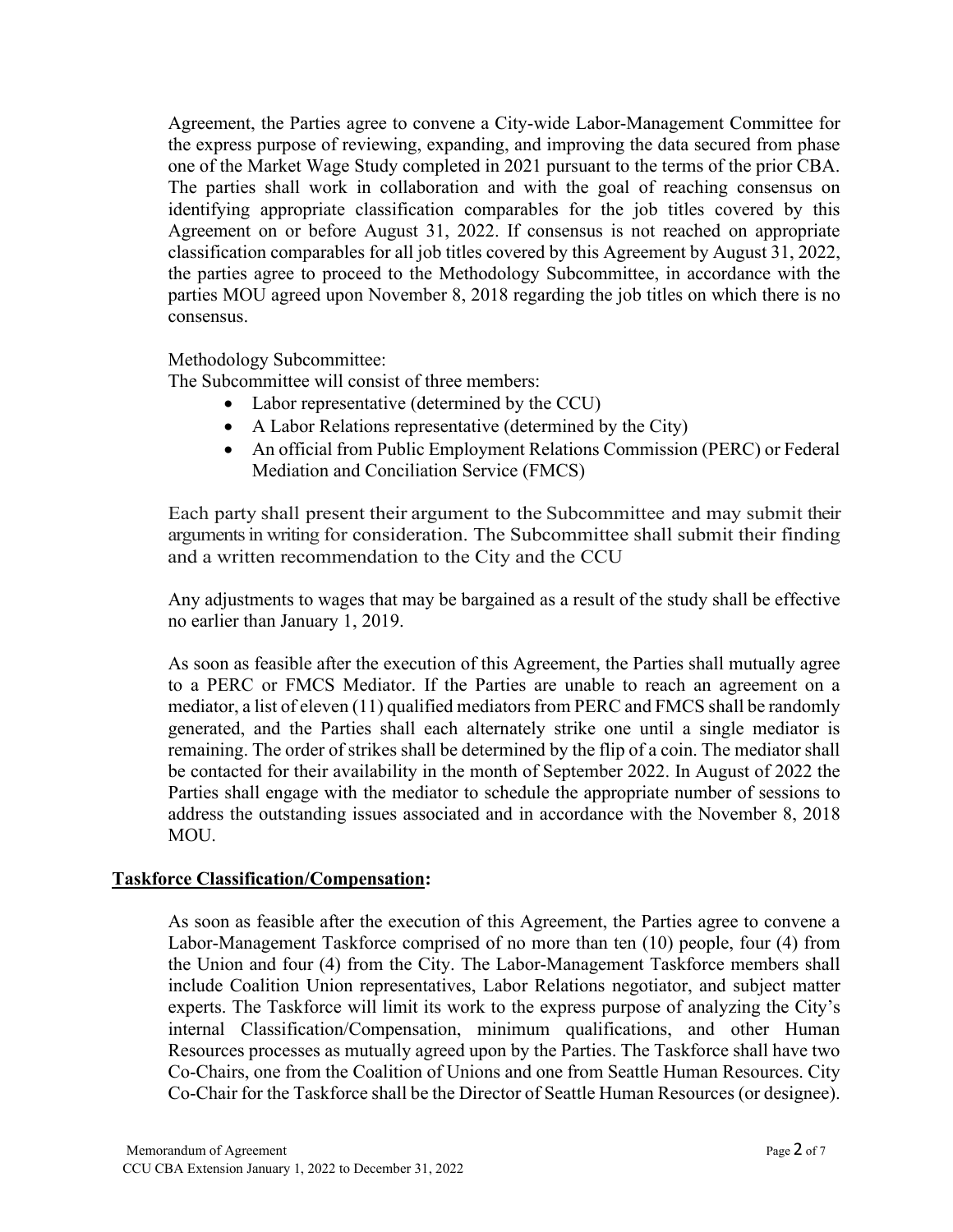The city reserves the right to add one (1) additional impacted unions representative to this taskforce and one (1) city representative. The makeup of this committee can be adjusted with mutual agreement.

The Taskforce shall apply the City's Race and Social Justice Toolkit in analyzing each process reviewed. No later than the last business day of the  $6<sup>th</sup>$  full calendar month after convening the Taskforce, the co-chairs shall meet jointly with the City and CCU representatives, to update the Parties on the progress of the committee.

The Taskforce will issue a final report describing the issues and recommended solutions, no later than a calendar year after the initial convening of the Taskforce or January 31, 2023, whichever comes first. After the Taskforce has issued its final report, it will dissolve.

## **Shared Sick Leave Pool:**

The city will standardize the City of Seattle's current sick leave transfer ("donation") program across all City departments through the following actions:

- Standardization of
	- o Forms
	- o Processing templates
	- o FAQs
	- o Interdepartmental donation of sick leave
- Anonymizing sick leave requests for potential recipients
- Anonymizing sick leave donations from contributors

The intent of the program is to create a mandatory and uniform system that will function across departments as the established protocol for all sick leave donation requests and donations. The City agrees to perform this standardization using a Labor-Management Committee ("LMC") meeting, which will work in consultation with appropriate subject matter experts (SMEs), including but not limited to, Seattle Human Resources, FAS Citywide Payroll and Business Systems, ITD HRIS and Race and Social justice SMEs. The City further agrees to convene the LMC no later than 90 days from the execution of this Agreement and to meet no less than monthly on the standardization process beginning in the month following the initial convening of the initial LMC.

## **"Top-Up SPFML":**

Employees receiving SPFML may use any of their accrued paid and/or granted leave ("Leave") to supplement the SPFML benefit payment, up to 100% of their weekly salary paid by the City of Seattle. The use of such leave to augment the SPFML benefit shall be called "supplemental leave pay." Use of Leave by an employee to supplement SPFML is strictly voluntary. The City cannot require an employee to use accrued leave to supplement SPFML benefits.

## **Supplemental Leave Pay Utilization Process**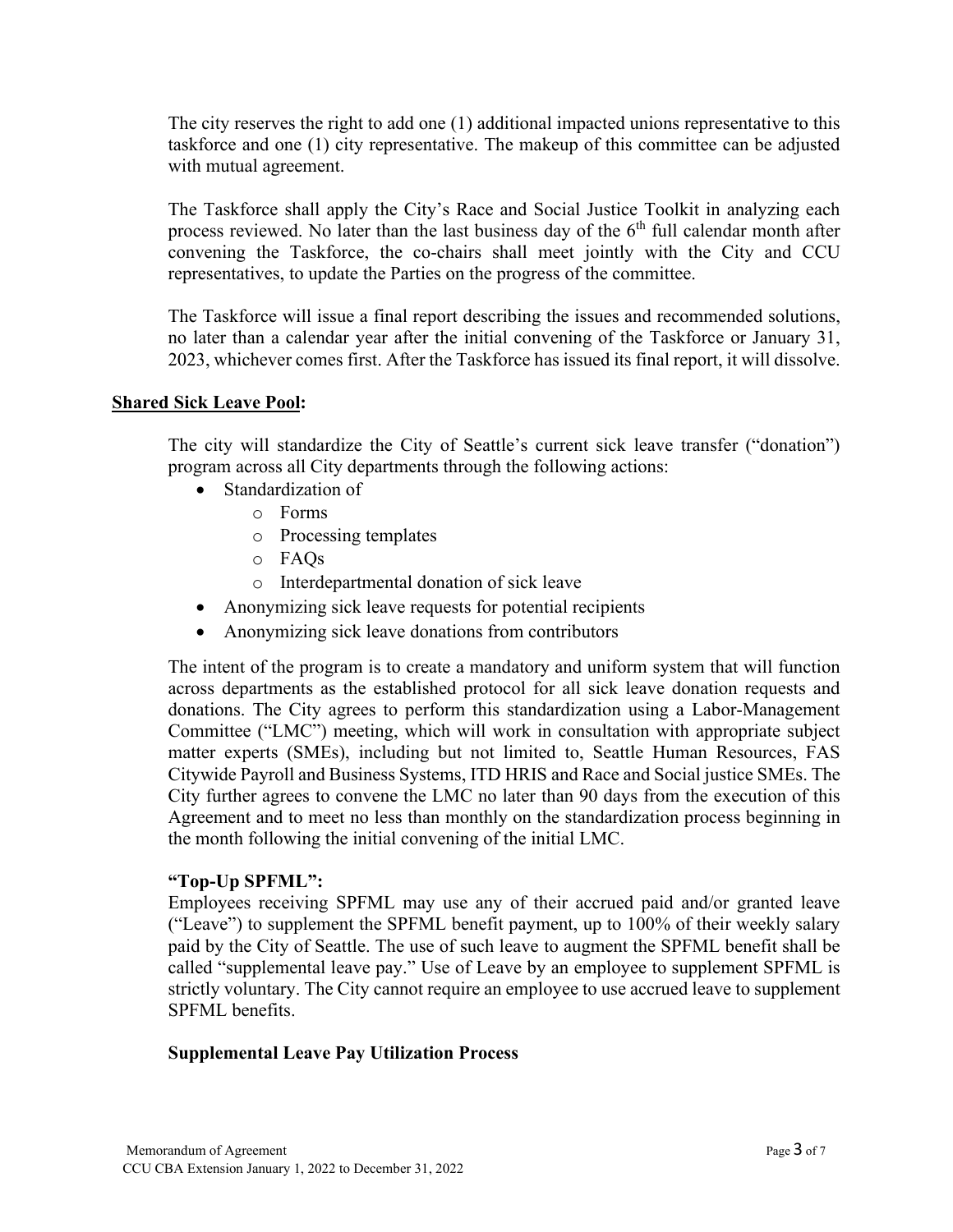A. Leave for the purposes of this proposal, is defined as all accrued and/or granted leave as set forth and defined in the City of Seattle Municipal Code Title 4 (Personnel) Sections 4.24 through 4.34 (vacation, sick leave, floating, merit, comp time, executive, etc.).

B. Supplemental leave pay may be accessed starting the first pay period after the City has received the final SPFML claim determination notice from the Washington State Employment Security Department ("ESD").

C. Supplemental Leave Supplemental leave can be used by employees based on the date range signified in the SPFML eligibility letter. For instances in which that date has passed, employees can submit time sheet correction requests to add the use of supplemental leave, as defined above. No time sheet corrections or reactivity shall be applied to any date or SPFML prior to the execution of this Agreement.

D. The use of supplemental leave to "top-up" an employee's SPFML benefit shall not exceed the amount of accrued and/or granted leave the employee has available in their balances.

E. The use of accrued and/or granted paid leave to supplement the SPFML benefit will be available in 15 minute increments, except for when the accrued and/or granted paid Leave the employee requests to be used to supplement the SPFML must be used in full day increments as specified by a given collective bargaining agreement or by City code or Personnel rules (e.g. personal holidays), and then shall be only available in full-day increments.

F. It is the employees' responsibility to calculate how much accrued and/or granted paid leave they need to use in order to supplement their SPFML benefit when entering and submitting their timesheets.

G. An employee must have already accrued the paid/granted leave they seek to use for the pay period in which they seek to use it.

H. It is the employee's responsibility for determining whether they have the accrued/ and or granted leave they seek to use in a given pay period to supplement the SPFML.

I. The City will not be responsible for tracking whether employees have accrued the amount of Supplemental Leave they request at the time their SPFML leave is set to start.

## **Length of Pilot Program**

A. This pilot program will take effect the first quarter of 2022 and continue through March 31, 2024, the end of the first quarter of 2024. The Parties agree that after the first quarter of 2023, and no later than June 30, 2023, they will meet and review the supplemental leave pay usage data of the previous year, to review the cost and utilization of the program. After June 30, 2023, either party may cancel this pilot program with 30 calendar days' written notice to the other party. The Parties agree that the purpose of this pilot phase is to ascertain utilization and costing data related to top-up for purposes of possible enhancements or expansion of the program, including but not limited to the possibility of the City providing some or all of the supplemental top-up funding at a future date. To that end, the parties agree to convene a labor-management on this subject no later than ninety (90) days prior to June 30, 2023, to review this data and negotiate potential changes to the program.

## **Replacement Language:**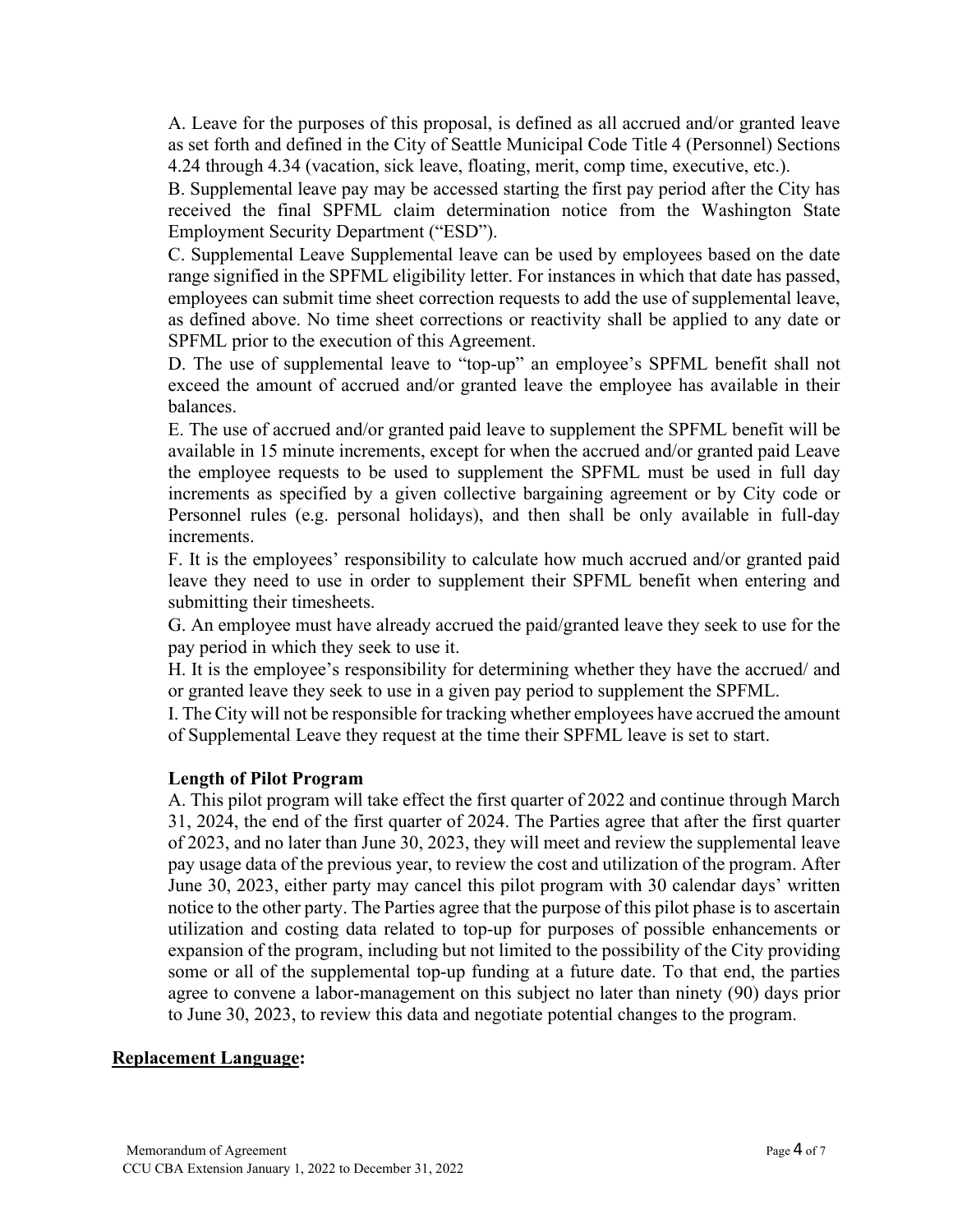Modify and update language in collective bargaining agreements to reflect Personal cell phone and email (if member provides it to the City).

Remote Work – Employees may request, and the appointing authority may approve remote work arrangements consistent with Personnel Rule 9.2. The request process shall be interactive between the employee and the appointing authority or designee. In most cases, remote work shall be voluntary and mutually agreeable between an employee and their supervisor. The City may also occasionally need to call remotely working employees back to a City worksite. Management maintains the right to determine and approve remote work.

Remote work is an arrangement where employees complete their job duties at a location other than a City worksite. The City supports and allows remote work for eligible employees to achieve the following goals:

- A) Increase operational flexibility and resilience,
- B) Reduce traffic congestion and climate impacts, and
- C) Recruit and retain a talented and diverse workforce

The location of the remote work may serve as the basis of a denial if there is a prompt business need that cannot be met from the requested location.

Negative performance reviews and/or employee disciplinary history may not be the sole consideration for denial unless the City has documented a nexus between the performance/discipline and the remote work request.

The parties recognize that business and/or employee needs arise that may necessitate a temporary deviation from an approved remoted work arrangement, the City or employee shall provide as much advance notice as possible, alternative deviations may be considered and such deviations, whenever possible, should be infrequent. The terms and conditions of individual remote work agreements shall be set forth in completed and signed remote work agreements with a copy provided to the Union.

Any disputes of this section shall not be subject to the grievance procedure and will handled through the labor management committee.

Remote work language will apply for temporary employees.

## **Paid Leaves:**

Incorporate by reference application of [SMC 4.29,](https://library.municode.com/wa/seattle/codes/municipal_code?nodeId=TIT4PE_CH4.29PAFACALE) Paid Family Care Leave, which includes "Bea's Law"

Bereavement Leave - Must use within a year; employees may submit for exceptions to this within 30 days (request that come in after the 30 days will be considered) of death if they know they will need longer than one year to use leave. May use bereavement leave intermittently in eight (8) hour increments, pro-rated for less than full time employees.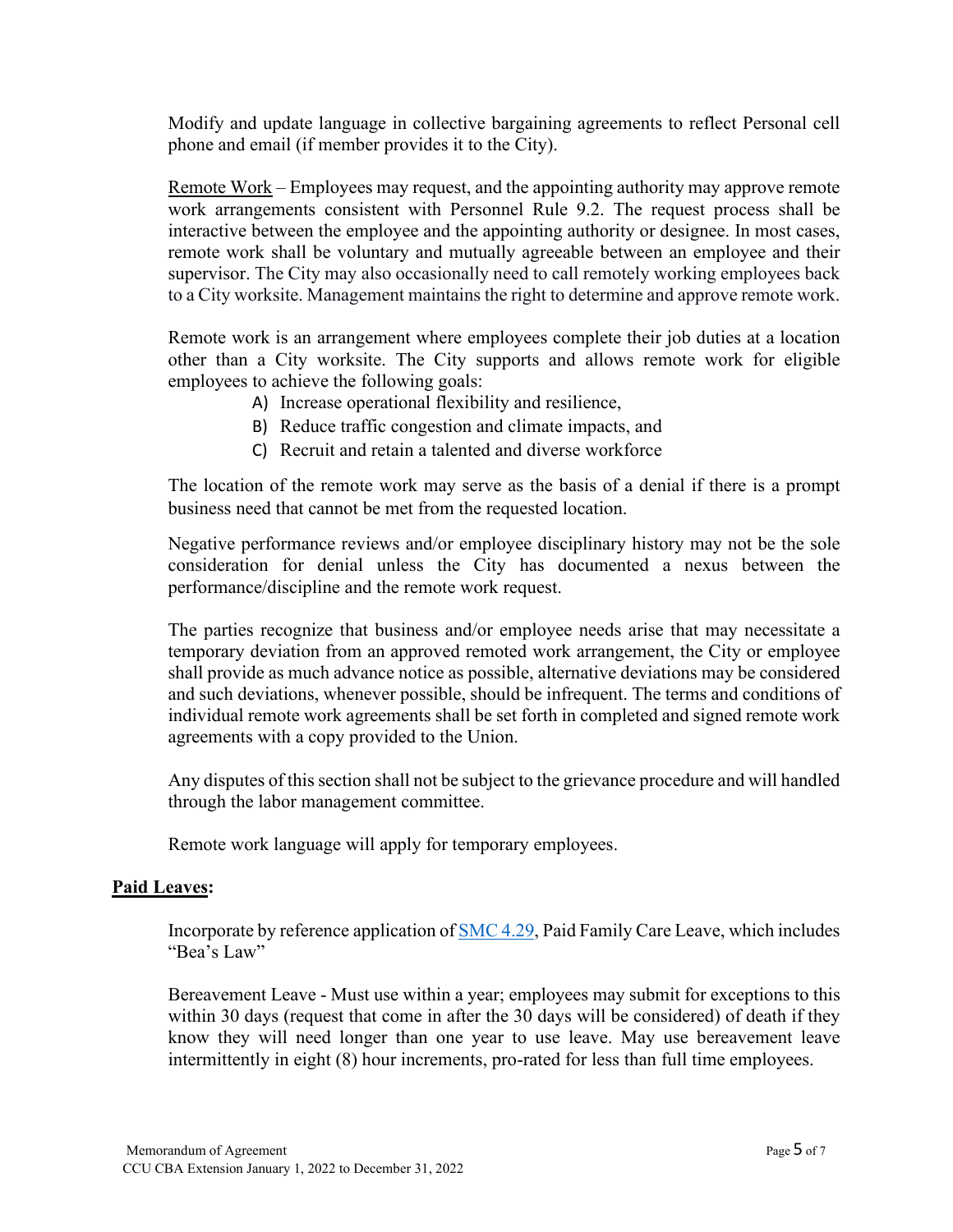Signed this day of 2021.

## FOR THE CITY OF SEATTLE

 $\overline{\phantom{a}}$  $U$   $U$ 

Jenny A. Durkan, Mayor Kimberly Loving, Interim SDHR Director

 $\overline{U}$ 

Jeff Clark, Interim Labor Relations Director

## SIGNATORY UNIONS

Chris Winters, Business Rep. Date Natalie Kelly, Union Rep. Date IU Painters and Allied Trades, DC#5 HERE Local 8 (Coalition of City Unions) (Coalition of City Unions)

Reholm Hast

IATSE, Local 15 (Coalition of City Unions)  $\frac{12/15/2021}{\text{Date}}$ <br> $\frac{2}{12/15/2021}$ <br>p. Date<br> $12/15/2021$ 

[Steven Pray](https://seattlegov.na1.adobesign.com/verifier?tx=CBJCHBCAABAAyS6gKD-ghjQUecFanEs8DYSaPt0waPbL) [Alisha Gregory-Davis](https://seattlegov.na1.adobesign.com/verifier?tx=CBJCHBCAABAAyS6gKD-ghjQUecFanEs8DYSaPt0waPbL) 12/15/2021 12/15/2021

Alisha Gregory-Davis, Union Rep. Date Steven Pray, Union Rep. Date PROTEC17 (Coalition of City Unions)

| the contract of the contract of |
|---------------------------------|
|                                 |

(Coalition of City Unions) (Coalition of City Unions)

[Ed Stemler](https://seattlegov.na1.adobesign.com/verifier?tx=CBJCHBCAABAAyS6gKD-ghjQUecFanEs8DYSaPt0waPbL)

Ed Stemler, Gen. Counsel Date Kurt Swanson, Business Rep. Date 12/16/2021

(Coalition of City Unions) (Coalition of City Unions)

[Karen Estevenin](https://seattlegov.na1.adobesign.com/verifier?tx=CBJCHBCAABAAyS6gKD-ghjQUecFanEs8DYSaPt0waPbL)

12/16/2021

Rebecka Hawkins, Business Rep Date Karen Estevenin, Executive Director. Date PROTEC17 (Coalition of City Unions)

PROTEC17 (Coalition of City Unions)

Shaun Van Eyk, Union Rep. Date Mark Watson, Union Rep. Date PROTEC17 WSCCCE Locals 21, 21C, 21Z

WSCCCE Local 21PA UA Plumbers & Pipefitters, Local 32